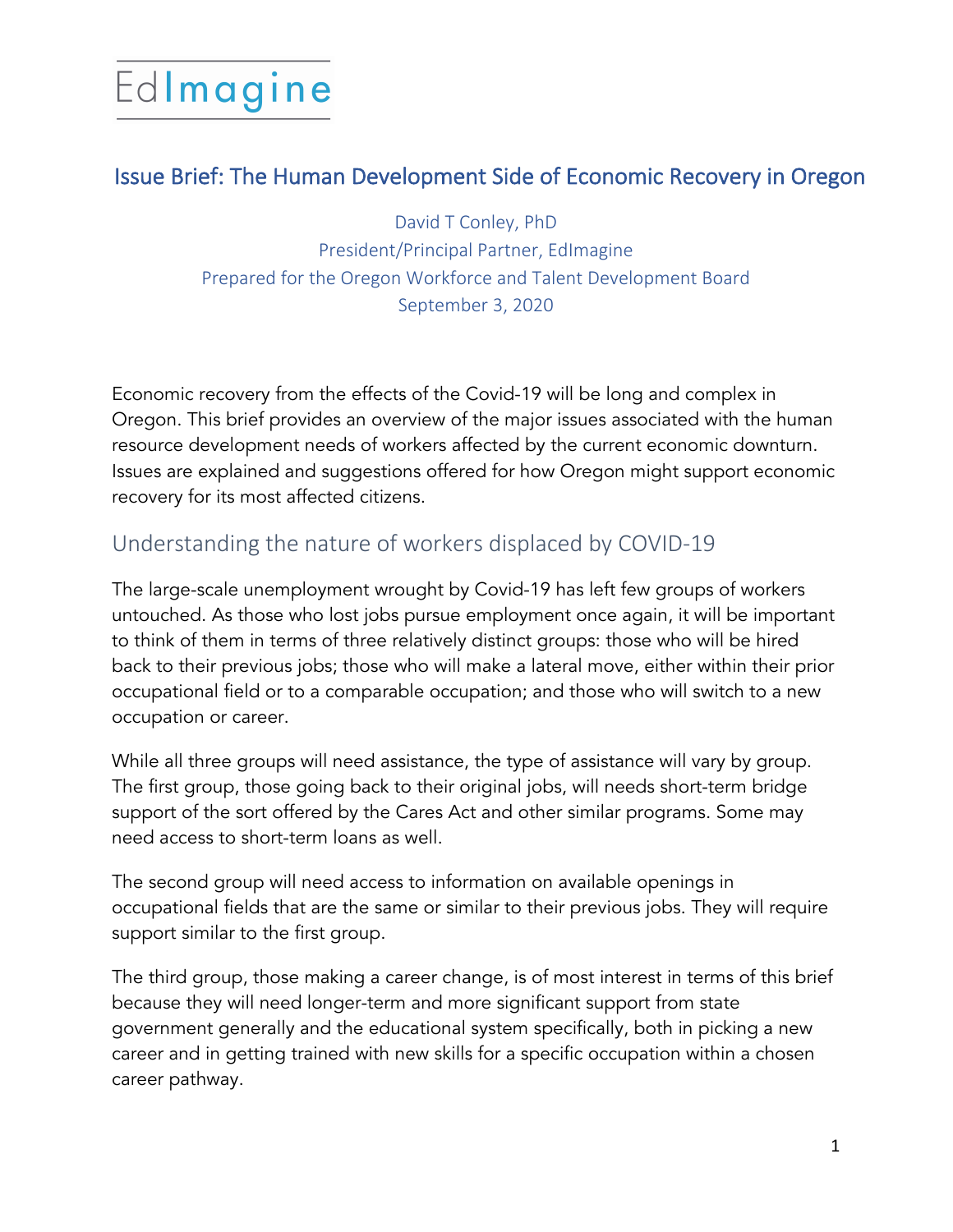It is worth bearing in mind that heightened unemployment will be around for at least several years, and that each year more young people will be entering the workforce for the first time, seeking entry-level employment. This will add to the challenge of reemploying those who lost their jobs in the pandemic-triggered recession. Competition will be particularly fierce between newly minted workers and those who had only recently entered the workforce before becoming unemployed and therefore have little experience or seniority.

A final consideration is that pandemic-related job loss has affected different communities differently. In addition to geographic differences, some communities have been affected more severely than others. This is particularly true of communities of color and low-income communities, which have borne more of the brunt of the disease and whose members are more likely to have been employed in fields where their former jobs will not return soon or ever.

### Understanding the differences in recovery in different parts of the state

In addition to considering differences in the workforce, it is important to take into account how the recovery will play out in different regions of the state and for different communities, specifically people of color, those from low-income backgrounds, and those residing outside of the Portland metropolitan area.

Each region of the state has experienced job loss differently and will recover in different ways and at different paces. No one grand plan will work for the entire state. Factors that will vary by region and group include:

- i. type of job lost (e.g., hospitality and tourism, small business, manufacturing)
- ii. likelihood of those specific jobs returning
- iii. availability of training options locally, either in person or online
- iv. ability of region to generate entirely new jobs in new career areas
- v. flexibility/adaptability, experience and education level of local workforce
- vi. mobility of local workforce

As noted previously, communities of color and the working poor in particular have been affected disproportionately and in multiple ways by the pandemic. Job losses have been greater for lower skill, lower wage jobs than professional positions. Infection rates have been higher. Education levels are generally lower. These factors will increase

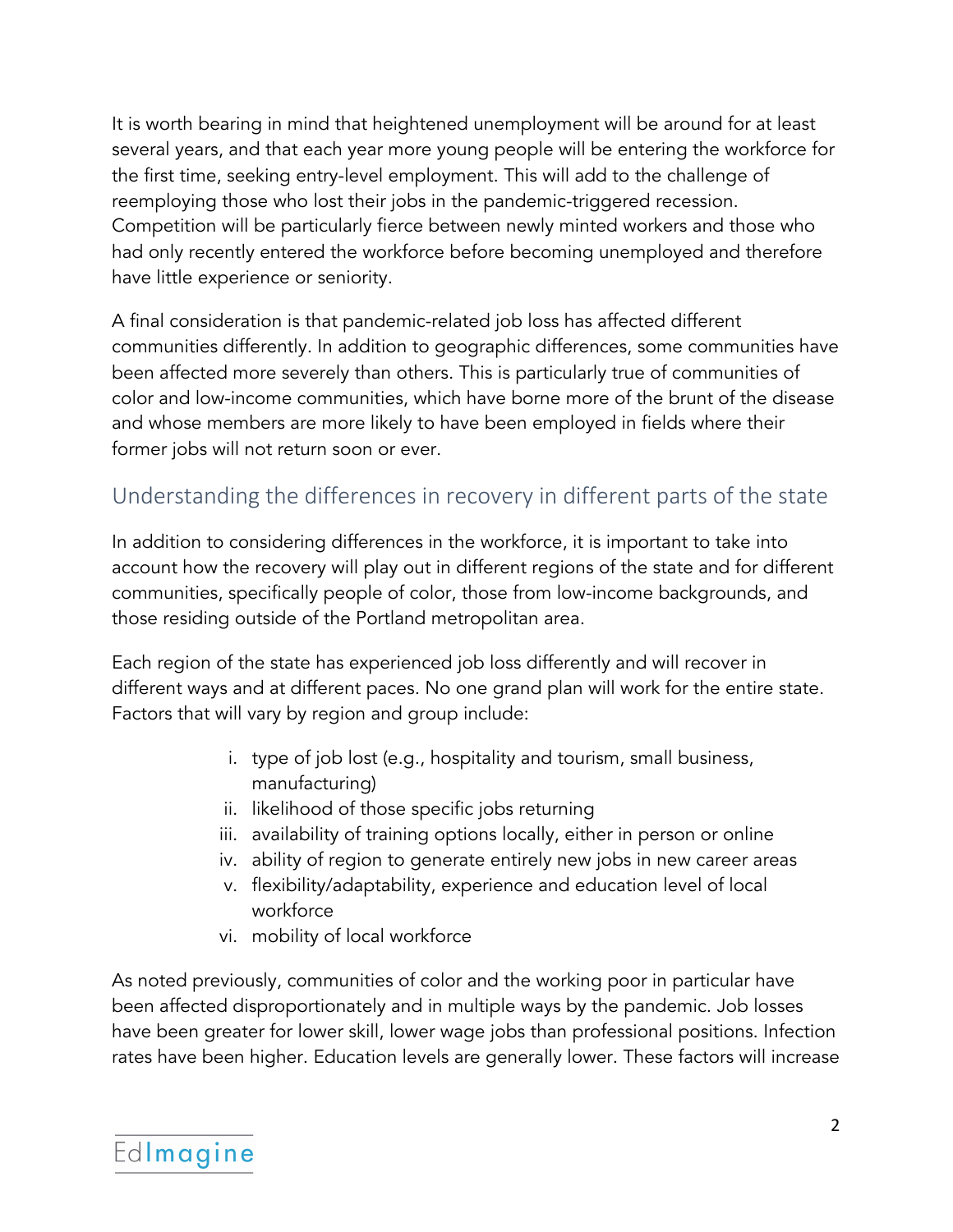the need for locally oriented educational opportunities that are community based to the maximum degree possible.

Special attention will need to be paid to these communities throughout the state, and extra, well-designed and targeted programs including help exploring new career options with better future prospects will need to be broadly available to them. It will be more challenging to generate investment in and creation of new jobs in many of these communities. Tax reduction programs and economic opportunity zones that create incentives for job creation are examples of strategies to stimulate economic growth in communities of color and where concentrations of the working poor exist. Enhanced access to high-speed internet is also foundational to employment growth in areas outside of major cities.

# Characteristics of each region will have a substantial effect on the region's recovery

It seems likely that the Portland metro region will rebound the quickest for a variety of reasons including the overall higher education and skill level of the workforce, the diversity of the economy, and the vast entrepreneurial experience present in the region with business startups. By contrast, recovery will be markedly slower and more challenging in regions that rely on hospitality and tourism jobs, which applies to large areas of the state. If regions outside the metro area do not recover fairly quickly, many workers and their families from these communities are likely to relocate to the Portland metro area, where economic opportunities will be relatively more plentiful. If this occurs, the effects on rural Oregon could be severe, accelerating population decline that has been occurring in many of these communities for decades.

## "Future-proofing" the workforce will be particularly important.

The natural tendency will be simply to get as many people employed as quickly as possible, which makes perfect sense. However, the challenge that many young people and even some adults will face is that they lack or are weak in basic employability skills such as self-management and general work readiness.

Programs will need to be created to develop these skills more explicitly and incorporate them as a component in all occupational training programs as well as credential and degree programs. Doing so will help "future-proof" these workers to a greater degree in the event any subsequent economic disruption or job loss occurs.

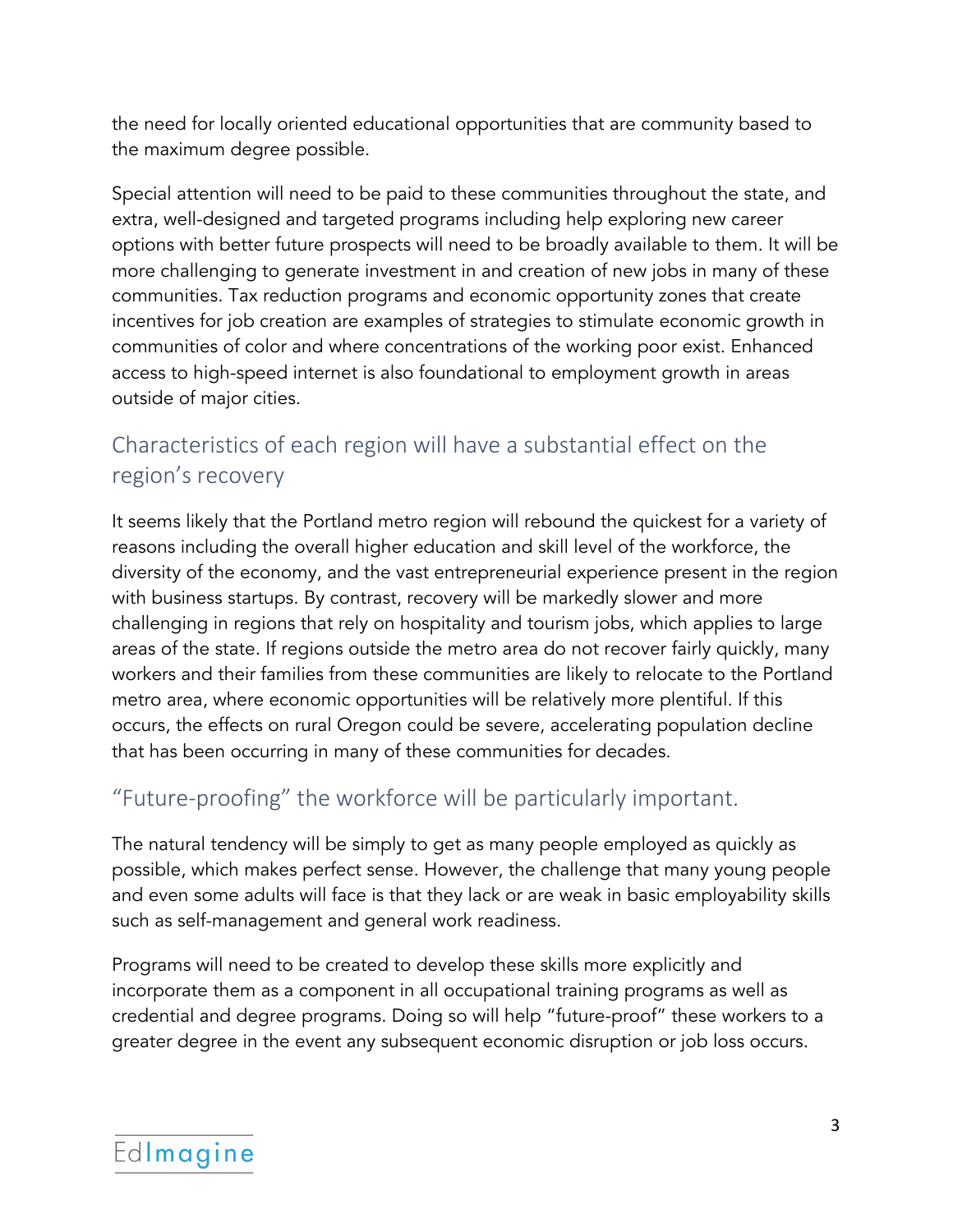Many lists of "21<sup>st</sup> century skills" have been developed. Most include skills such as problem solving, critical thinking, researching and data analytics, among others. In addition, another set of skills delineates the mindset and behaviors workers will need to demonstrate in occupations and careers that will increasingly require greater selfmanagement and initiative. Some of these skills that today's and tomorrow's workers need to master to be more future proof include the following:

- Being self-aware by knowing one's interests, passions, skills, and ambitions. This enables better career choices and greater success in a chosen career path.
- Setting goals. An ambitious, self-aware worker can set goals and work to achieve them. This type of self-management is crucial in a rapidly changing work environment.
- Being motivated. For success in a competitive employment economy, workers need to have a positive mindset focused on achieving their, and their employer's, goals.
- Persisting. As the workplace and employment picture continue to evolve, workers will confront numerous challenges. They will need to be able to persist when faced with the need to develop new skills that may not come easily to them and to function effectively in rapidly changing work environments.
- Monitoring performance. The workplace is increasingly one where workers need to monitor their own performance and have a realistic view of how well they are really doing, and then take control of improving their performance.
- Asking for help. Part of self-monitoring performance is knowing when one is stuck and how to get help. It is important in a changing workplace to be able to realize when help is needed to add a skill, solve a problem, or resolve an issue with a co-worker.
- Showing self-efficacy. This means knowing how to control the things that one is able to control in order to achieve work-related goals. It is the opposite of the disempowered, passive worker who tends to find reasons why things can't be done or goals achieved.

#### Individuals will need a range of supports

In addition to governmental agencies offering programs designed to mitigate unemployment, it will be important to acknowledge the need for psychological support

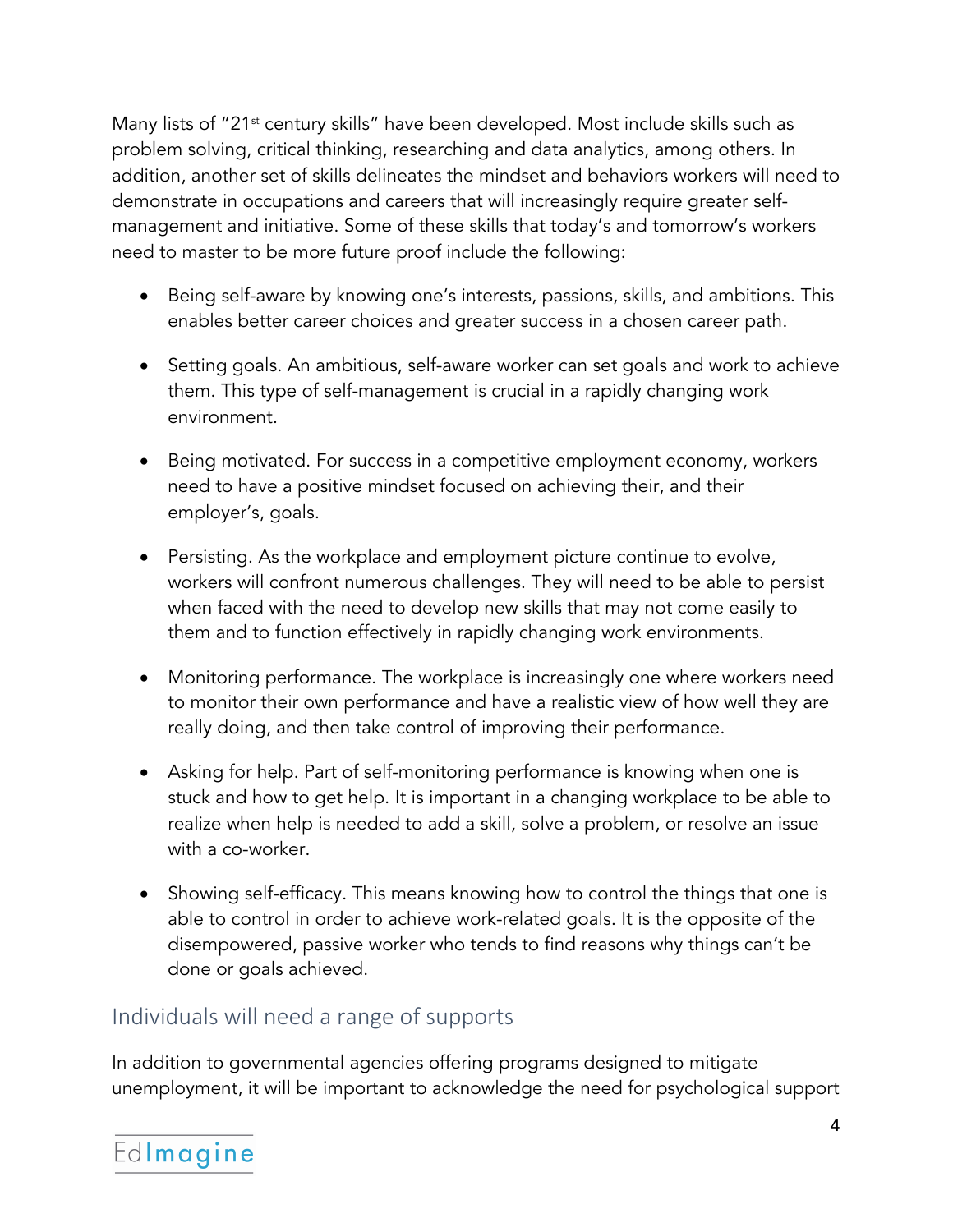for individuals whose lives and identities have been fundamentally disrupted. For many, the psychological challenge of transitioning to a new work setting or an entirely new occupation or career will be daunting. Transitions of this nature can be the most stressful time in people's lives.

Displaced workers will need psychological support adapting to new roles successfully. Support should be in the form of strategies and techniques to manage life transitions. Those strategies include stress management, self-knowledge and self-reflection, goal setting, developing and using social networks, understanding the demands of a job change or new career, and dealing with loss.

#### Actions the state can take

Oregon has at its disposal the means to help its citizens through this extraordinarily challenging time. In particular, displaced workers can be given support through programs and resources that state government is uniquely situated to provide.

#### Make it easy to explore career options

State government has the ability to help those affected by pandemic-related job loss to find out about the options that exist for careers. In particular, job exploration resources need to be directed to communities where workers are most likely to be unaware of job options. If displaced workers do not have access to career exploration tools, many will simply take the first opportunity that comes along, which will lead to employment instability over time because many will quickly pursue an option for which they are not well suited simply because the option is available.

Many programs and resources for job exploration exist already. A first step will be to ascertain the degree to which current efforts and resources are working or not working. Existing resources (e.g., O\*NET, OCIS, WSOs) may already be sufficient. The issue then becomes one of delivery. A potential solution would be the creation of a single integrated platform that lets individuals explore a broad range of career options and training programs. This may be as simple as collecting all the resources on this topic in one central location. The platform should include both in-state and out-of-state resources. The site needs to be made available to schools and community outreach groups and all organizations that can engage students and displaced workers in career exploration.

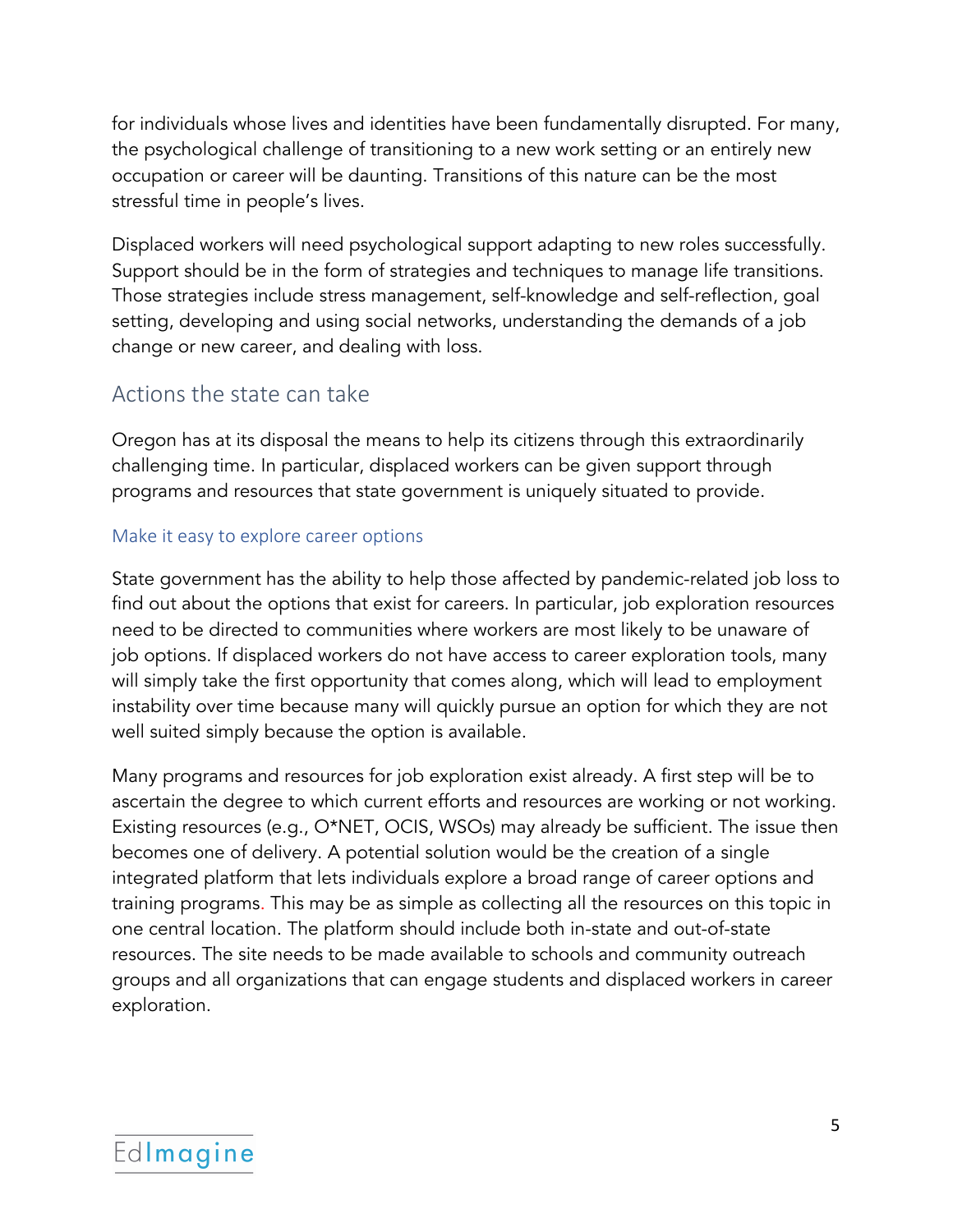#### Create incentives for educational organizations to reach out to displaced workers

Educational service providers require incentives to reach out beyond the confines of their institutional and geographic boundaries to engage all Oregonians who are in need of career development options. The unprecedented challenge posed by the economic upheaval created by the Covid-19 virus is to get more services to more people rapidly, directly, and conveniently. In particular, educational options and programs need to be directed to rural communities and to people of color in underserved communities.

The educational institutions of the state have had uneven success in offering outreach programs beyond their campuses, although many such programs have been attempted. Additional high-quality development and training options need to be created, but degree and certificate programs alone, even new and exciting ones, are not enough. Education service providers will need to coordinate to offer career exploration options and to provide advising/counseling as displaced workers make the choice to pursue a new career or to upskill. Simultaneously, providers will need to work in partnership with local WSOs to enhance their visibility and use.

In other words, providers will need to go beyond simply offering programs and seeing who signs up to reaching out to those who are in greatest need of support and will likely have the greatest difficulty finding a new occupation or career successfully. This will require a strong commitment to regionalization more than campus-based programs along with a commitment to bring programs to the people who most need them. This can also include distance learning as an option. In addition, the state will need to provide more opportunities for broadband access along with computers available for purchase at discounted prices or that can be used at libraries or checked out from libraries or schools, particularly in communities of color, and low-income and rural communities.

#### Support job creation in non-metro areas

Areas outside the metro area will face the greatest challenges as they attempt to rebuild their economies. It will be important to create incentives for workers outside the metro area to remain local or to pursue job opportunities outside the Portland metro area. Assuming the state is successful in stimulating job growth outside the metro area, it may be possible even to encourage some displaced workers in the metro area to move to non-metro areas where new opportunities are being created. This can be accomplished by offering incentives such as relocation assistance, rent subsidies,

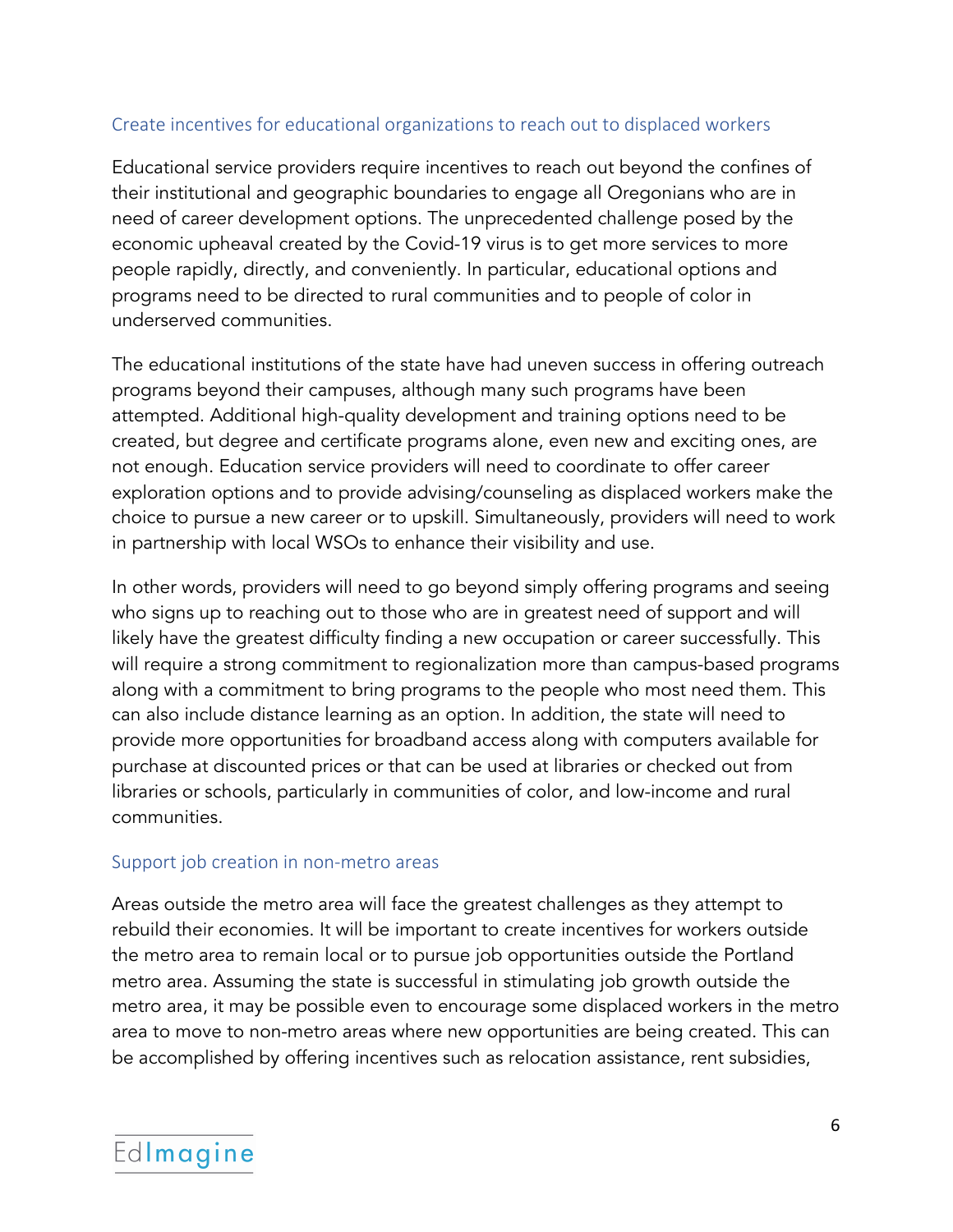and access to free training and bridge support for metro workers to move to non-metro areas.

Displaced workers in non-metro areas will need additional help such as forgivable loans, educational grants, and access to child care while attending training programs. Such supports help encourage them to remain in selected non-metro communities as economies recover (e.g., coastal tourism, wine country tourism, eastern Oregon agriculture)

Achieving this goal will require large-scale job creation in non-metro areas. Many factors need to be in place for this to occur. Among them are universal access to high speed broadband; grants and loans for business startups; recruitment of new employers to non-metro areas; business incubators; and convenient access to the education, training, and technical support necessary to get new businesses up and running. As a part of this strategy, the state should also offer regionally attuned courses in entrepreneurship and small business startup that will lead to new businesses that are adapted to the local economy.

#### Final note

Any recovery strategy will be more successful if it treats displaced workers as independent actors rather than objects to be acted upon. This implies programs that empower individuals to make decisions about their own lives rather than relying on a one-size-fits-all approach such as focusing entirely on training workers for jobs in a particular field. Oregon's economy is diverse and innovative, which is one of its strengths. It is not, for the most part, as over-reliant on one industry as are many states. This strength should be exploited by encouraging startups and innovation, particularly, as noted, outside the Portland metro area.

Oregon will likely recover faster and more completely than many other states for a variety of reasons including relatively low rate of infection, willingness of the state to take decisive actions to control the spread of the virus, general cooperation by the populace and employers to help mitigate the spread of the virus, and, as noted, aspects of its economy and workforce that will help support rapid job creation as the virus subsides.

State government needs to complement these strengths with nuanced, contextualized policies and programs that meet the needs of all affected Oregonians with particular attention to people of color and those in low-income groups. The entire process needs

# Edlmagine